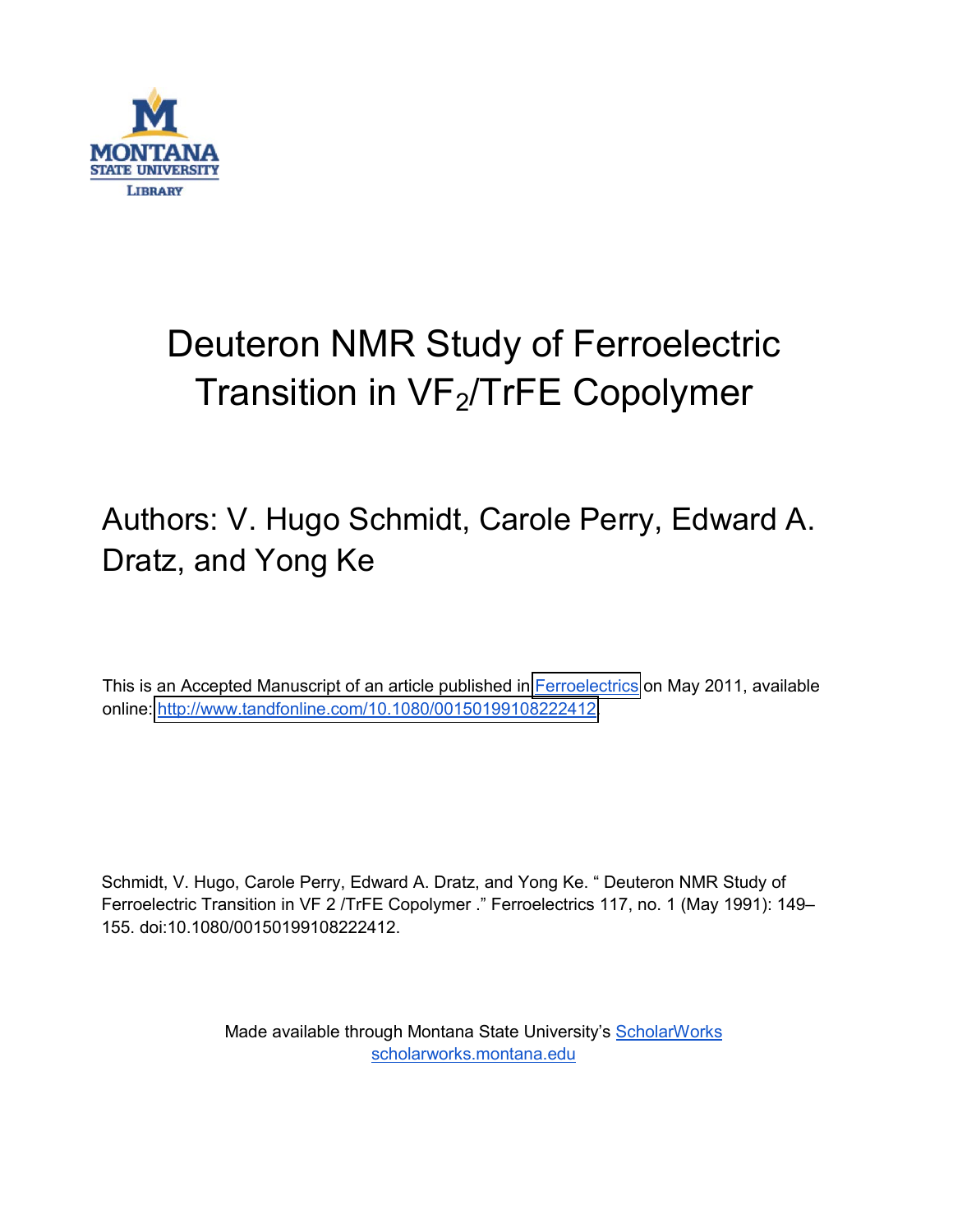**DEUTERON NMR STUDY OF FERROELECTRIC TRANSITION IN VFz/TrFE COPOLYMER** 

**V. HUGO SCHMIDT', CAROLE PERRYZ, EDWARD A. DRATZ', and YONG KE1 Montana State University, Bozeman, MT 59717 'Department of Physics ZDepartment of Chemistry** 

*(Received July 24, 1989; in final form October 16, 1989)* 

abstract - Deuteron NMR results on a 70/30 mole % random **copolymer of deuterated vinylidene fluoride and normal trifluoroethylene are reviewed, for temperatures on both sides of**  ferroelectric-paraelectric phase transition of **crystalline portion of the copolymer. A calculation is presented for the deuteron quadrupolar NMR spin-lattice relaxation caused**  by kink-3-bond motions along disordered helical chains in the **paraelectric phase.** 

**Poly (vinylidene fluoride)** , **formula (CHZ CFZ )B** , **abbreviated**  PVF<sub>2</sub>, is a polymer which exhibits a strong and commercially **important piezoelectric effect.'-3 The crystals formed from the melt are in the antiferroelectric a phase, and the polymer must be stretched and poled to convert these crystals to the piezoelectric and ferroelectric** \$ **phase. The** \$ **phase has a trans configuration of the C-C- chains, with protons on one side and fluorines on the other. This arrangement provides a large spontaneous polarization which is significantly altered by stress and which can be reversed by a strong electric field. Therefore it is piezoelectric and ferroelectric. It exhibits no transition to a nonferroelectric state because it melts near 180 OC before such a state is reached.** 

Polytrifluoroethylene (PTrFE), formula (CHFCF<sub>2</sub>)<sub>n,</sub> has a **structure which is still controversial. Kolda and Land04 proposed a 3/1 helix with a pitch distance 6.75 Ao. Later, Tashiro et a1.O claimed it has a trans configuration, although**  their phase diagram shows above 50 °C a "gauche" phase described **(for their 55/45 VFz/TrFE copolymer) as a mixture of T3G, TG, TaG\*, and TG\* sequences with average fiber period 4.60 Ao. Both the 3/1 helix.and the gauche structures are not piezoelectric.** 

When random copolymers of VF<sub>2</sub> and TrFE are made, the TrFE **imparts desirable properties to the copolymer. First, the copolymer with over 15 mole Ri TrFE crystallizes into the** \$ **phase directly,e-a without stretching, so only poling is needed to make it macroscopically piezoelectric. Second, a higher degree of crystallinity can be obtained,9 and it is the crystalline portion which is piezoelectric. Third, the ferroelectric transition is accessible for study because it falls below the melting point for over 15 mole Ri TrFE.10** 

**The structure of the high-temperature (paraelectric) phase of**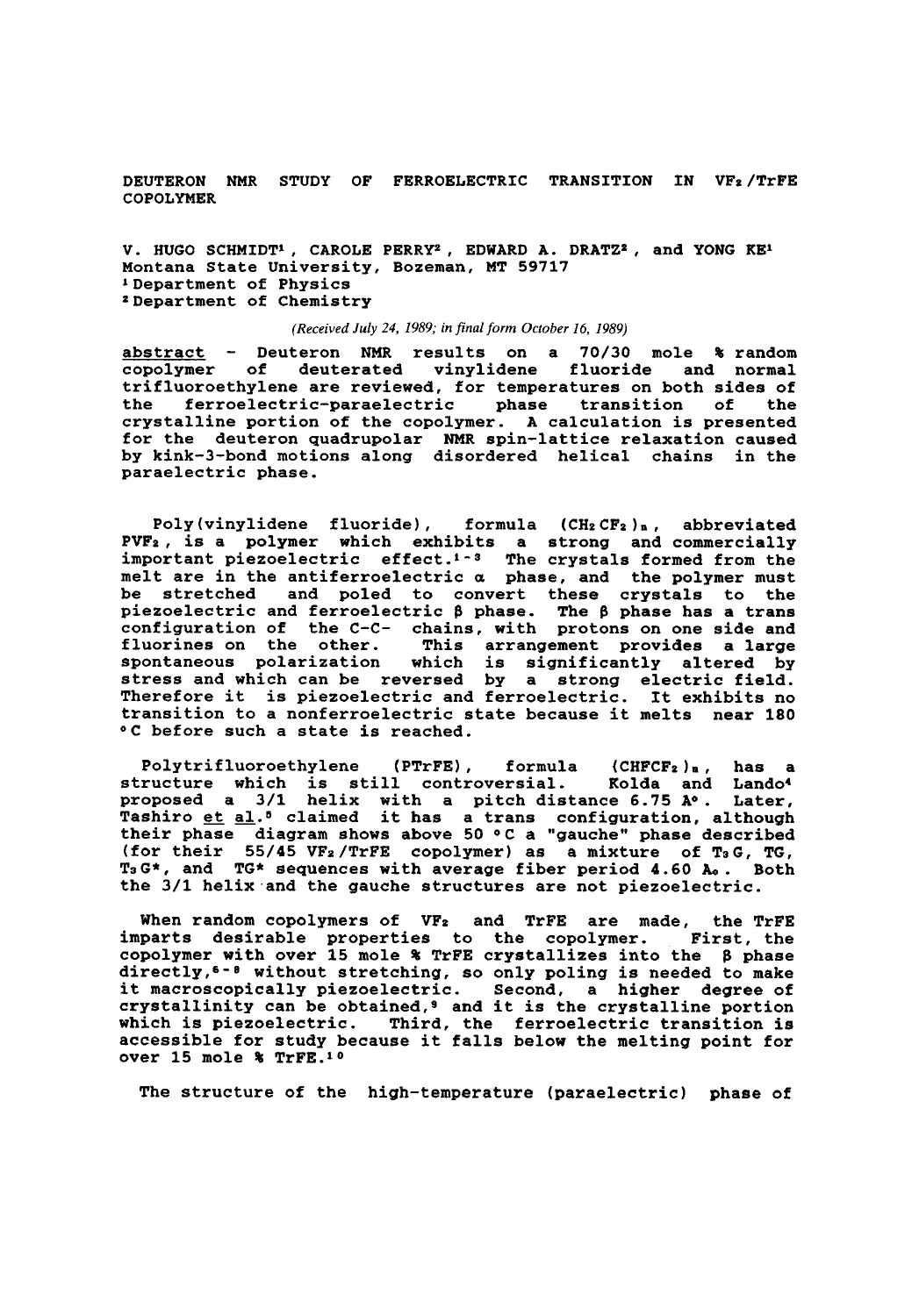**these copolymers is believed to be disordered hexagonal, thereby showing some similarity to the hexagonal structure of pure PTrFE polymer** . **Studies of the ferroelectric-paraelectric (FE-PE) transition by various experimental methods show that the transition occurs over a wide temperature range and also exhibits a large thermal hysteresis.** 

**A number of nuclear magnetic resonance (NMR) studies have been made of PVFZ and its copolymers." Most of these measurements have been made on the abundant spin l/2 nuclei in these materials, namely 1H and 19F. However, nuclei with quadrupole moments (such as the deuteron, 2H or D, spin 1) yield much structural and dynamic information which is difficult to obtain with spin 1/2 nuclei. For this reason we performed a deuteron NMR study12 of a 70/30 mole** % **random copolymer of fully deuterated VFZ (CDZ CFz monomer) and ordinary TrFE (CHFCFz monomer). This work complemented 1H and 19F NMR studies on the**  undeuterated 70/30 copolymer made by us<sup>9</sup> and by Hirschinger, **Meurer, and Weill.8** 

**The deuterated sample was prepared by Janet Kometani and R. E. Cais at ATT-Bell Labs at Murray Hill. We used a Chemagnetics NMR system operating at a deuteron resonant frequency of about 30 MHz, with 90° pulse time of 2.8 microseconds. We used a 90x-9Oy quadrupolar echo technique to find the spectra and spin-spin relaxation time Te. We employed a sequence of such pulse pairs**  to find the spin-lattice relaxation time T<sub>1</sub>. Unfortunately, the **software limited the pulse pair repetition time to 90 milliseconds or longer. At 90 msec separation no saturation could be observed for the paraelectric phase signal, so we were unable to determine TI, other than to note that it must be shorter than about 30 milliseconds.** 

**The most striking feature of our results was that, while the ferroelectric crystalline phase showed a static "Pake doublet" powder pattern, the paraelectric crystalline phase showed a pattern of similar shape but 1/3 as wide. This was interpreted as resulting from motional narrowing caused by C-D bonds making tetrahedral angles with the chain axis at all times, but rotating about that axis so as to average the electric field gradient tensor components perpendicular to the chain axis. The structure most likely to give such a spectrum is a disordered helical chain, with kink-3-bond defects13 running up and down the chain**  and thereby rotating the C-D bonds by 120° steps about the **chain.** 

**To study the dynamics of the paraelectric phase, we are making deuteron TI measurements in that phase and will compare these results with predictions of an analytic model presented below. We plan to make Monte Carlo simulations of the chain dynamics to look for deviations from this simple dynamic model.** 

**For a model of the polymer chain in the paraelectric phase, we believe as discussed above that there are short helical chain**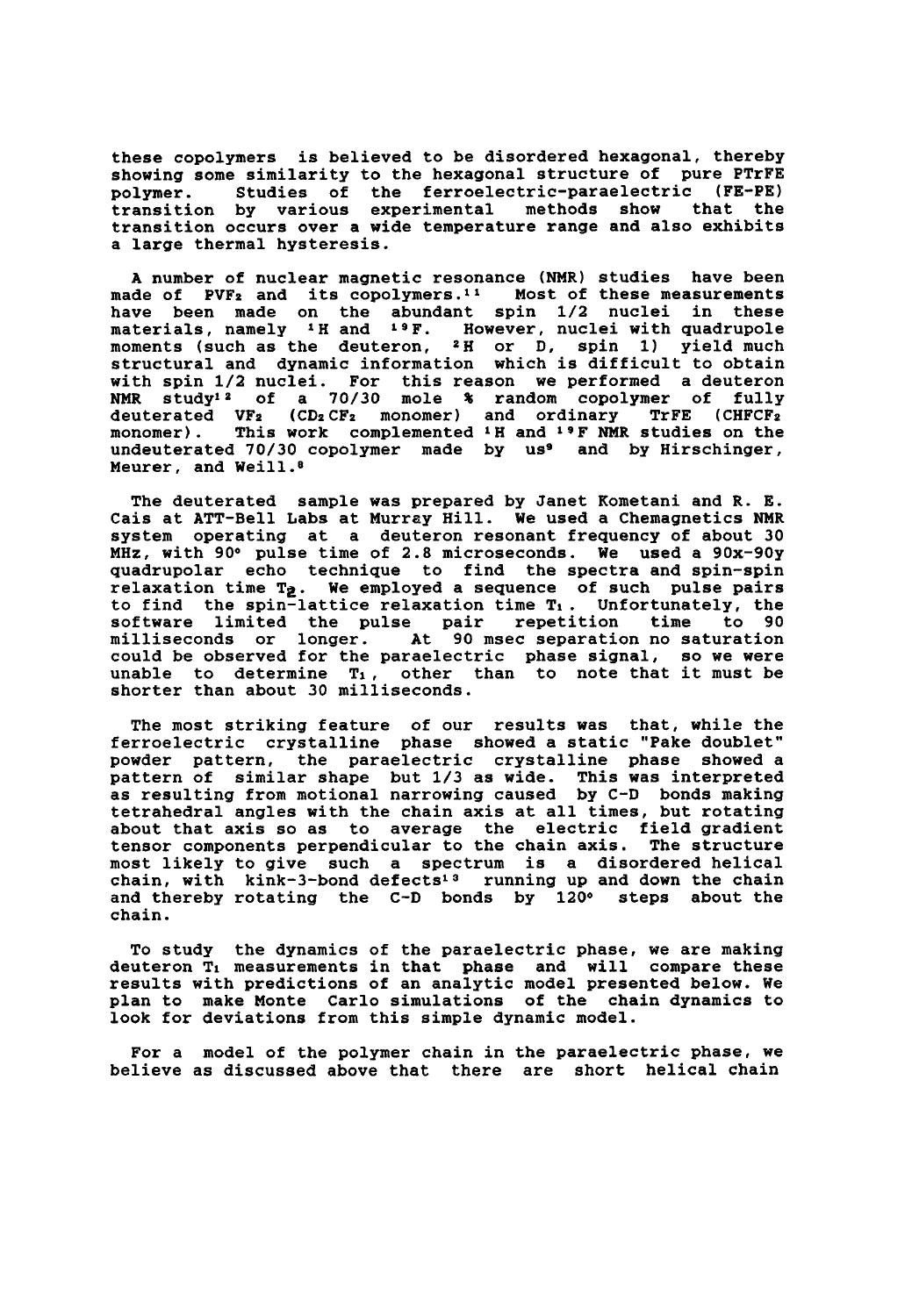**segments connected by mobile kink-3-bond defects. As illustrated in Fig. 1, the defect can move to a new location, thereby**  (say clockwise) chain segment by one turn and **lengthening an adjacent (counterclockwise) segment by one turn. At the boundary, according to the chain-axis projection in Pig. 1, the chain center would move from the center of one equilateral triangle to an adjacent triangle. Because of the constraints of neighboring chains, the chain axis would relax in one or two lattice spaces back to the average position midway between the two triangle centers. These constraints make it unlikely that two kinks will get so close together that in the projection shown in Fig. 1, two adjacent bond projections will lie along the same line. The chain conformation rule then becomes: at every vertex of the chain projection, the chain must either turn through 1200**  and continue its previous helix, or it must turn through 120° in **the opposite sense and begin a new helix wound in the opposite sense.** 

**The statistical analysis of the chain static conformation subject to the above rule is quite simple. Each C-C bond having a nonzero projection component in Fig. 1 (in other words, every other C-C bond) can either be in the interior of a helix at zero energy, or can be the boundary between a clockwise and counterclockwise segment at positive creation energy**  $\varepsilon_c$ **. Then** each such bond has probability  $[1+\exp(\beta \epsilon_{c})]^{-1}$  of constituting a **boundary, where B=l/kT.** 

**The dynamic behavior is more complex. A boundary moves by 3 projected bonds (six C-C bonds) during one kink-3-bond displacement, but can only do this if there are no intervening boundaries. If there are two boundaries 3 projected bonds (one turn) apart, they can annihilate and liberate energy** *2a~.* **In helix segments long enough to contain four or more zero-energy adjacent projected bonds, it is possible to create a new segment inside this segment of length one turn, at a cost of energy 2ec. Because there is considerable distortion involved in moving a kink-3-bond defect one step along a chain, we assume that such motion requires surmounting a diffusion barrier of height** *td.*  **with attempt frequency fo.** 

The analysis becomes simpler if we assume  $\beta \epsilon_c$ >>1 and  $\beta \epsilon_d$ >>1. **Then the fraction of boundary-type projected bonds is exp(-\$rc), twice that fraction of C-D bonds reorient by a projected angle of 1200 if all these boundaries move one helix turn, and the**  probability of such motion per unit time is  $f_0$ exp( $-\beta \epsilon_d$ ). Thus **the probability w per unit time that a given C-D bond reorients in a given direction is** 

## $w = f \circ exp[-\beta (\epsilon_c + \epsilon_d)].$  (1)

**The above expression for w is the starting point of our analysis for spin-lattice relaxation time in the paraelectric phase. The important type of average needed in this calculation is <V(O)V(t)>, where V represents a component (subscripts omitted**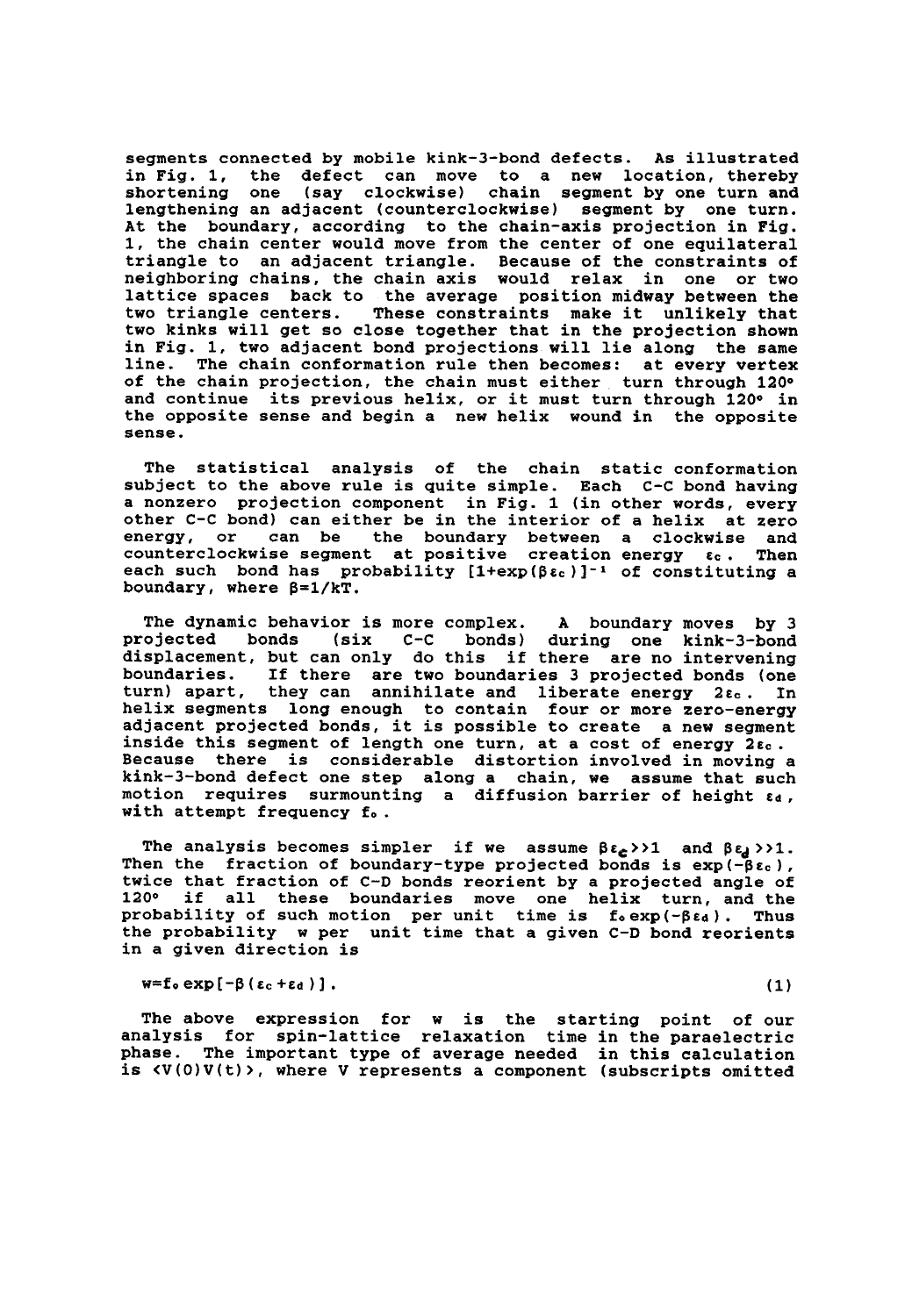

- **1) Move** *cw-ccw* **boundary up** or **down 1 turn, as shown;**
- **2) Create** or **destroy pair of boundaries;**
- **3) Average \*D efg components perpendicular to chain.**

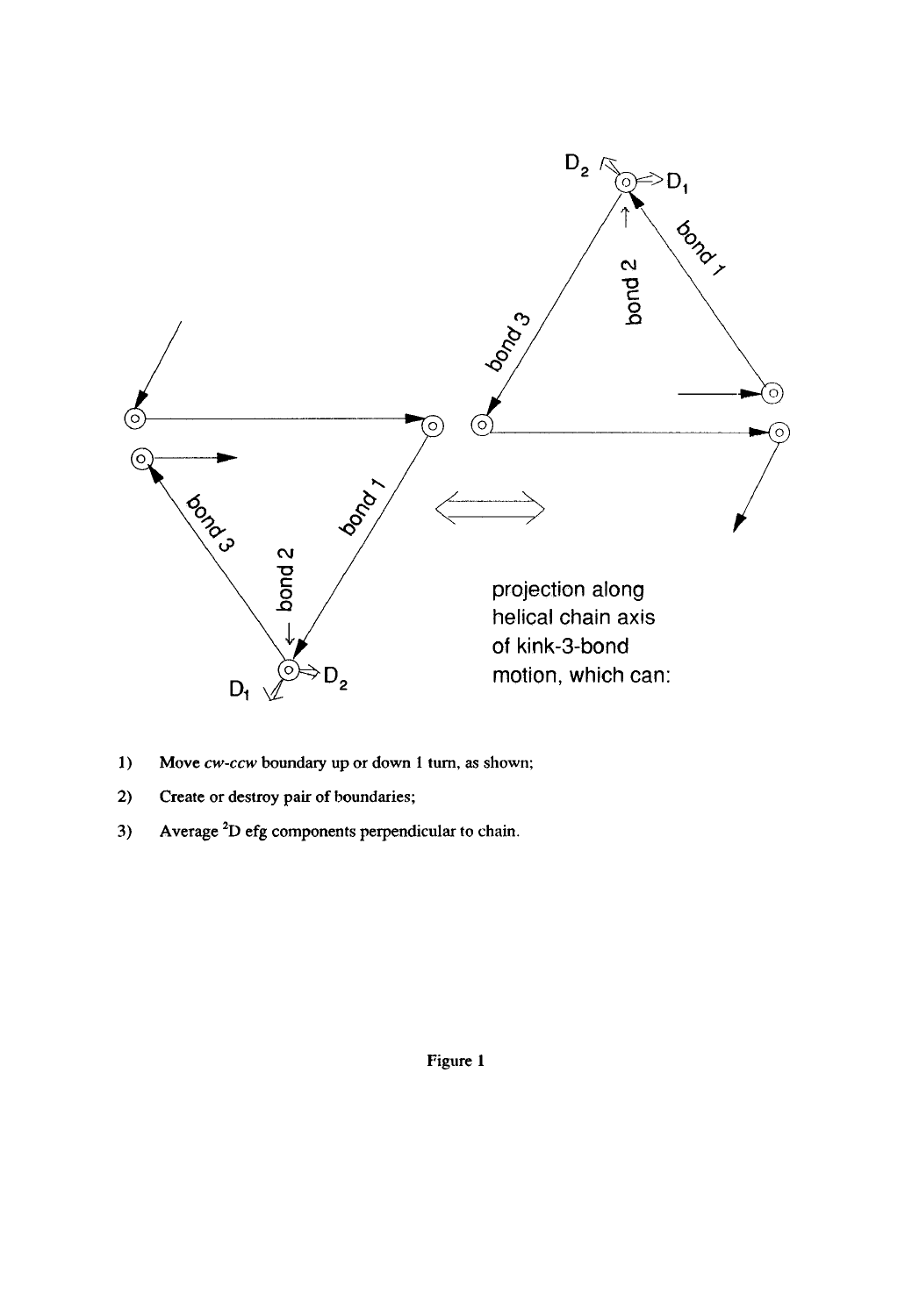**here) of the electric field gradient (efg) tensor at a typical deuteron site. A given deuteron is assumed to spend equal time**  at three sites at which  $V=V_1$ ,  $V_2$ , and  $V_3$ . For finding  $T_1$  we need **only consider deviations from the time-averaged value of V, SO**   $\sum V_i = 0$ .

**To find the autocorrelation function for V, we consider the**  three differential equations for the probability P<sub>1</sub> (V<sub>1</sub>, t) that V **has the value Vi at time t. These three equations are** 

**dPi /dt=-2wPi +W (Pz +P3 1 (2)** 

**and two similar equations formed by cyclic permutation of the**  subscripts. For boundary conditions  $V_1$  (0)=1,  $V_2$  (0)=V<sub>3</sub> (0)=0 the **solutions are** 

 $P_1 (t) = [1+2exp(-3wt)]/3$ ,  $P_2 (t) = P_3 (t) = [1-exp(-3wt)]/3.$  (3)

**We use these solutions, and two others obtained for the cases Pz(0)=1 and P3 (0)=1 by cyclic permutation of subscripts in Eq. (3), to evaluate the autocorrelation function:** 

 $\mathcal{L}(V(0)V(t))=(1/3)V_1P_1(0)\Sigma V_1P_1(t)+(2)\text{ corresponding terms}$  (4)

 $=(2/9)$   $(V_1^2 + V_2^2 + V_3^2 - V_1 V_2 - V_2 V_3 - V_3 V_1)$  exp (-3wt)

 $=(2/3)$  [  $(V_1+V_2)^2-V_1V_2$  ] exp(-3wt).

**The last expression is obtained by substituting V3=-Vi-Vz.** 

**To find the efg tensor components in a reference frame in which Vzr is along the static magnetic field Ho, as required for quadrupole-perturbed NMR, we assume the efg is axially symmetric (q=O) with its principal axis along the C-D bond which is assumed to make the tetrahedral angle (cosa=-1/3) with the chain axis.**  If H<sub>0</sub> is along this bond axis, eQVzz/h (the quadrupolar coupling **constant) is 156.7 kHz, which for the 1=1 deuteron is 2/3 of the maximum splitting 235.1 kHz of the resonance lines for the deuteron powder pattern. Here e is proton charge, Q is deuteron electric quadrupole moment, and h is Planck's constant.** 

For arbitrary H<sub>0</sub> direction, it is necessary to rotate the **coordinate system from** *z* **along the bond axis through the**  tetrahedral angle so that *z* is along the chain axis. **coordinate system must be rotated about the chain axis until the y** axis lies along the projection of H<sub>0</sub> onto a plane perpendicular **to the chain axis. Finally the** *z* **axis must be rotated until it is along Ho. The efg tensor, which starts in a simple diagonal representation, must be transformed by these rotations until it**  is in the H<sub>0</sub> frame. If  $\theta$  is the polar angle of H<sub>0</sub> relative to **the chain axis, and** *0* **is the angle between the projections of Ho and the bond onto a plane perpendicular to the chain axis, the**  efg components (less their average values) in the H<sub>0</sub> frame are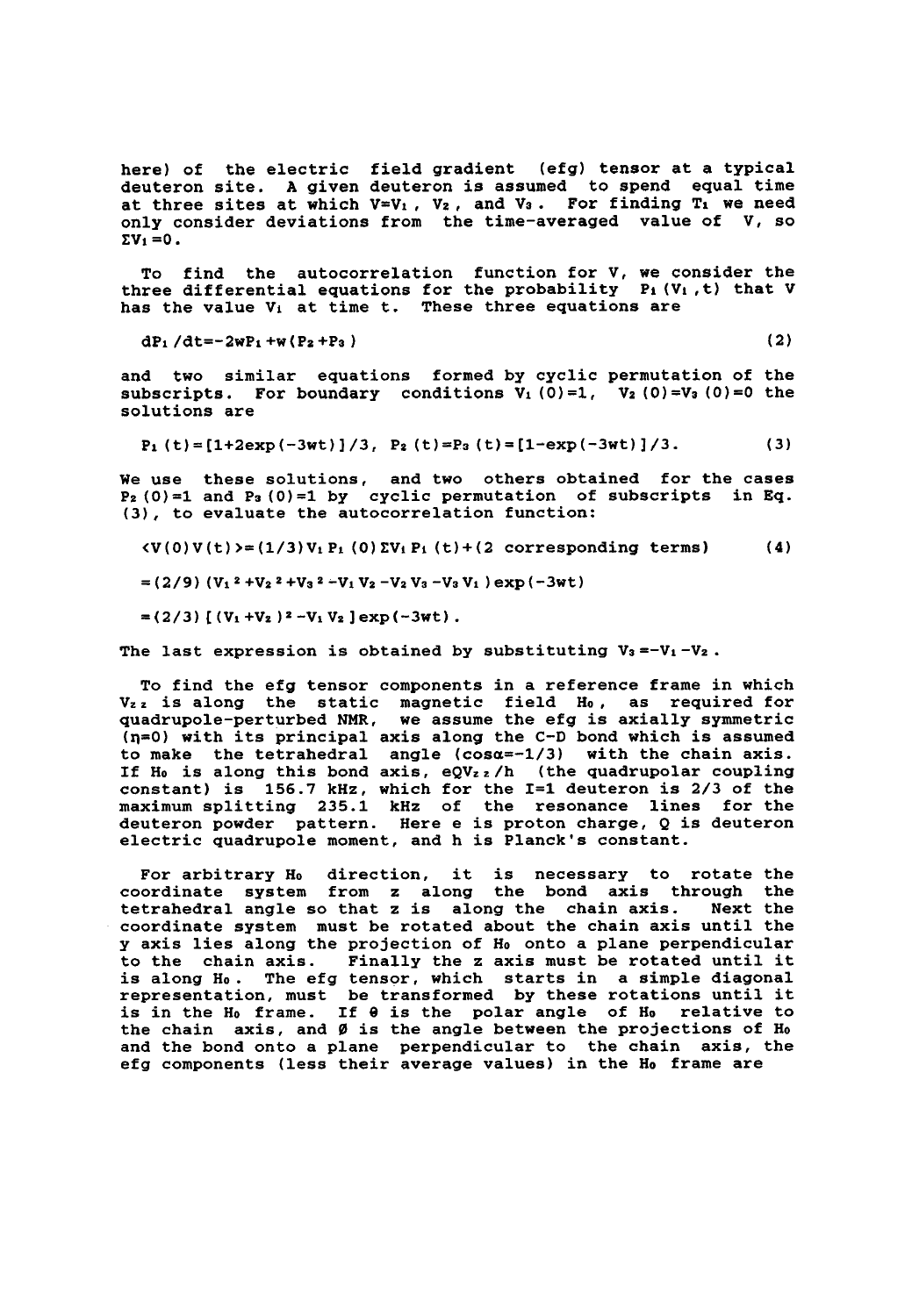$V_{xx} = -(2/3) \cos 2\theta$ .

 $V_{yy} = (1/3) (1 + \cos 2\theta) \cos 2\phi - (2^{1/2} / 3) \sin 2\theta \cos \phi$ ,

 $V_{z}$   $z = (1/3)$   $(1-\cos 2\theta) \cos 2\theta + (2^{1/2}/3) \sin 2\theta \cos \theta$ ,

**Vw** = **(2/3) cosesin20 (21** *1* **2 /3) sin0sin0,** 

 $V_{x2} = -(2/3) \sin \theta \sin 2\theta$   $(2^{1/2}/3) \cos \theta \sin \theta$ ,

 $V_{yz} = -(1/3) \sin 2\theta \cos 2\beta$   $(2^{1/2}/3) \cos 2\theta \cos \beta$ .

**For 1=1 nuclei in the fast motion regime, the spin-lattice relaxation due to efg fluctuations is** 

$$
1/T_1 = (n^2 / 3w) (eQ/h)^2 [V_{12}^2 + V_{22}^2 + (V_{xx} - V_{yy})^2 + 4V_{2y}^2].
$$
 (6)

Here Viz, for instance, signifies the square bracket in the last **expression of Eq. (4), namely** 

$$
V_{x}^{2} = [V_{xz} (\theta, \emptyset) + V_{xz} (\theta, \emptyset + 120^{\circ})]^{2} - V_{xz} (\theta, \emptyset) V_{xz} (\theta, \emptyset + 120^{\circ}).
$$
 (7)

**For a powder sample like ours, Eq. (6) should be averaged over solid angle to account for the various orientations of the crystal axes relative to Ho. For symmetry reasons, the integration over 0 need be carried out only from** *00* **to** *600.* 

**We have not yet performed this integration, but for a rough idea of its value, we evaluate TI at the middle of the integration range, namely 8=90°, 0~300. We obtain** 

**w=5. 68x1010T1 /sec2** . **(8)** 

So far, we only know that  $T_1 \le 30$  msec, so if in Eq.  $(1)$  we assume **fo=kb/h, and assume Debye temperature** *00* **of 300 K, then at our**  highest temperature of measurement, 140 °C, we have a lower limit **on the activation energy sum of** 

**(Ec** *+Ed* ) **/k>3390 K. (9)** 

**Measurements of the deuteron TI in the paraelectric phase are in progress.** 

**This work was supported in part by Department of Energy Grant NO. DE-FG06-87ER45292.** 

## **REFERENCES**

- **1. R. G. Kepler and R. A. Anderson, CRC Critical Reviews in Solid State and Materials Science, Nov. 1980, p. 399.**
- **2. M. A. Marcus, Ferroelectrics 40, 29 (1982).**
- **3. A. J. Lovinger, in 'Developments in Crystalline Polymers', (Ed. D.C. Bassett), Applied Science, London, 1981, p. 195.**